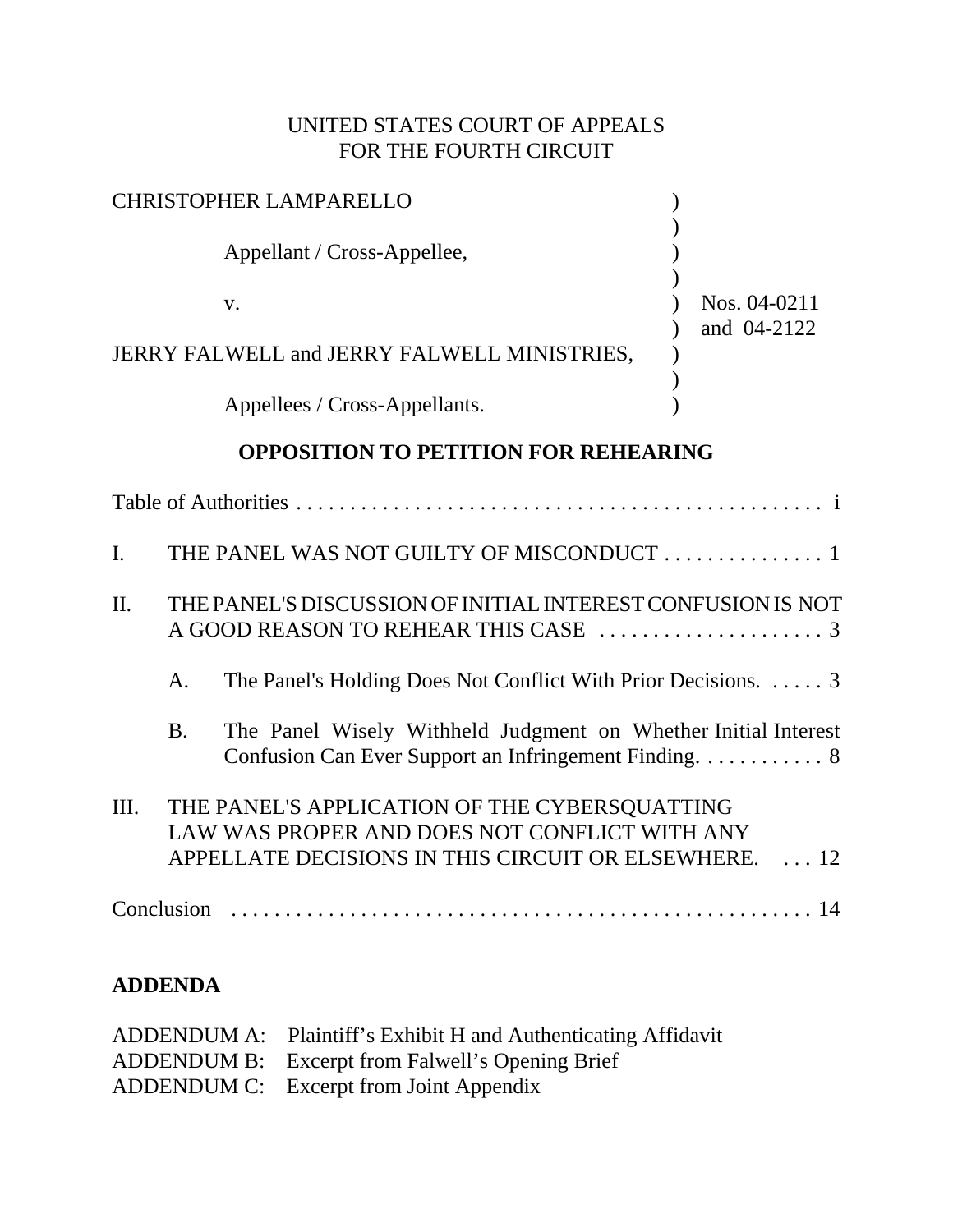Appellees Jerry Falwell and Jerry Falwell Ministries (jointly, "Falwell") seek rehearing and rehearing en banc for three main reasons: (1) alleged "misconduct" of the panel that "defiled" this appeal and warrants disqualification and censure; (2) alleged conflict with prior holdings of this Circuit and other courts on the issue of "initial interest confusion"; and (3) supposed misapplication of the statutory factors enumerated by Congress for deciding whether a domain name was registered or used with a "bad faith intent to profit" in violation of the cybersquatting law ("ACPA"). Falwell's arguments, and particularly his personal attack on the panel, are based on misreading the panel's opinion, on gross misstatements about the record, and on erroneous legal arguments. Moreover, the cases discussed on the issues of initial interest confusion and cybersquatting pose no conflict with the panel's holdings. Accordingly, both rehearing and rehearing en banc should be denied.

### **I. THE PANEL WAS NOT GUILTY OF MISCONDUCT.**

Falwell asserts that the panel held "Lamparello's website found at *www.fallwell.com* could not be confused with Dr. Falwell's website found at *www.falwell.com*, notwithstanding that Dr. Falwell's website is not in evidence." Pet. 1. According to Falwell, the panel must have viewed Falwell's website online, which, he argues, "defiles" the proceeding and warrants the panel's disqualification. *Id.* 3-4. That argument is rife with legal and factual error.

First, the panel did not compare the actual appearance of Falwell's web site with the actual appearance of Lamparello's anti-Falwell web site. Rather, it said,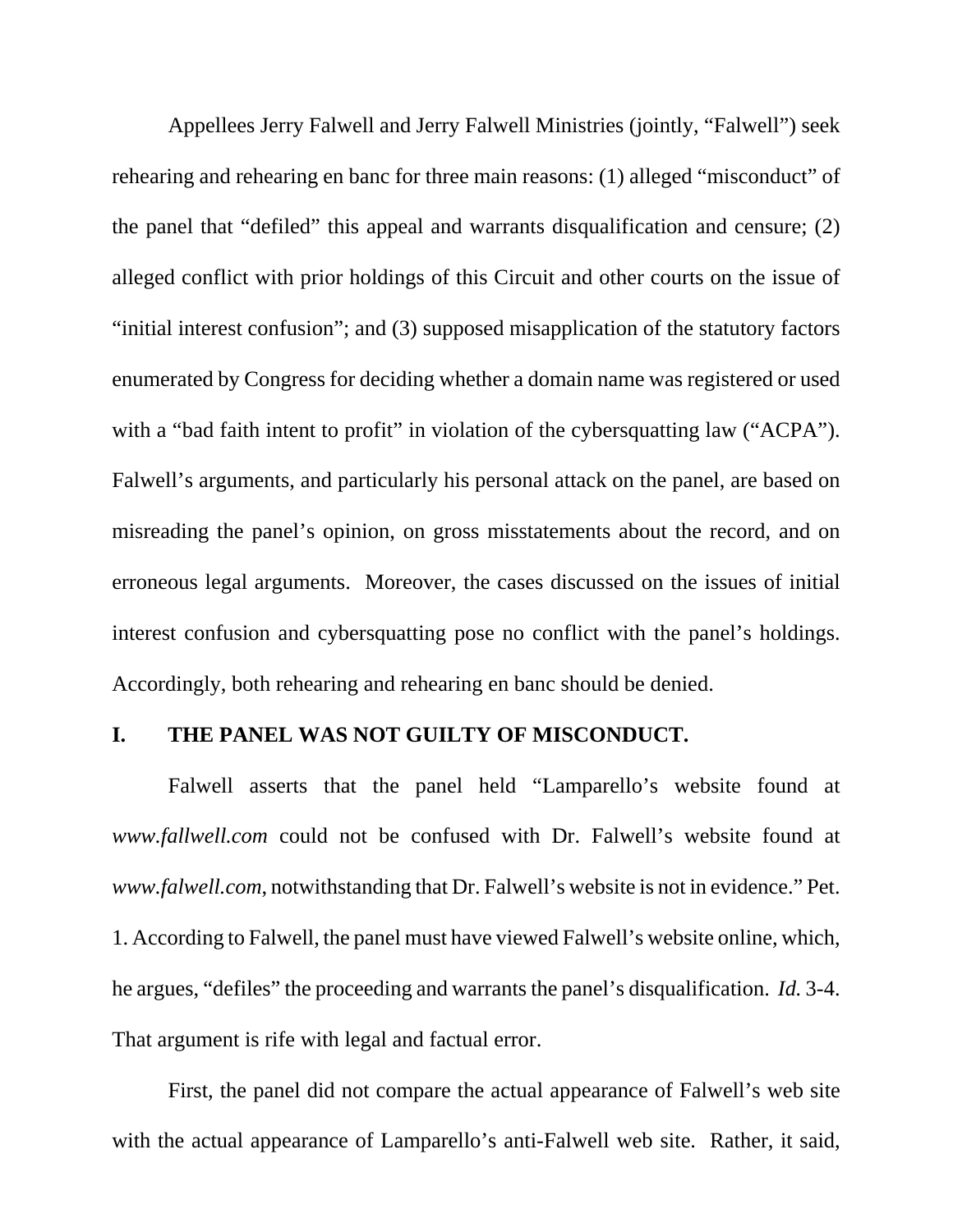"Lamparello's website looks nothing like Reverend Falwell's; indeed, Lamparello has made no attempt to imitate Reverend Falwell's website." Opin. 9. The panel was simply confirming what Falwell's counsel acknowledged at oral argument – nobody looking at the anti-Falwell web site would think that it was Falwell's:

 Q: "Even without the disclaimer, anybody reading this web site would know that it wasn't Reverend Falwell's web site, wouldn't they?" A: "Well, I think that is probably true."

Oral Argument CD, 25:55 to 26:15.

Second, the assertion that Falwell's own home page is not in the record is false. Lamparello attached the home page as Exhibit H to Docket Entry No. 25, in support of his Opposition to Falwell's Motion for Summary Judgment. *See* Addendum A.

Third, Falwell is wrong to argue that it would necessarily be improper for the a member of the panel to have looked at the Internet and taken judicial notice of the appearance of Falwell's web site. Judges commonly cite web sites, $<sup>1</sup>$  and Falwell</sup> himself cited on appeal material that could be found on the Internet but was not in the appellate record. Brief of Appellees, Cross-Appellants, page 44 (Addendum B).

The Court should not countenance Falwell's baseless attack on the panel.

<sup>1</sup> *Republican Party of Minnesota v. White*, 536 US 765, 790 (2002); *In re Holocaust Victim Assets Litigation*, — F3d —, 2005 WL 2175955 (CA2 2005), at \*4, \*10; *United States v. Councilman,* 418 F3d 67, 70 (CA1 2005) (*en banc*); *United States v. Foreman*, 369 F3d 776, 787 (CA4 2004) (Judge Gregory, dissenting); *Register.com v. Verio,* 356 F3d 393, *passim* (CA2 2004); *Cairns v Franklin Mint Co.*, 107 FSupp2d 1212, 1216 (CDCal. 2000), *aff'd on other grounds,* 292 F3d 1139 (CA9 2002); *Sannes v. Jeff Wyler Chevrolet*, 1999 WL 33313134 (SDOhio 1999), at \*3 n3.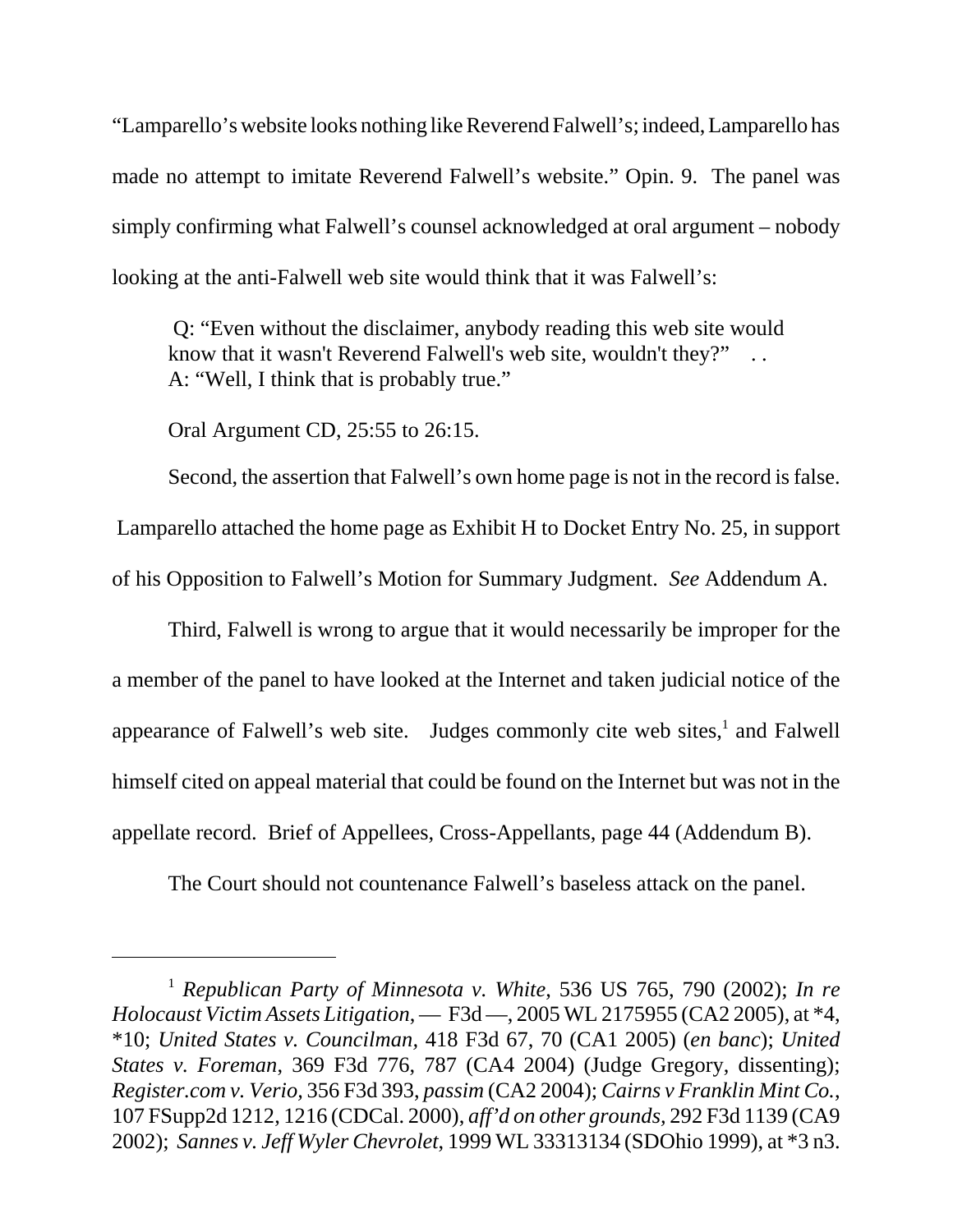# **II. THE PANEL'S DISCUSSION OF INITIAL INTEREST CONFUSION IS NOT A GOOD REASON TO REHEAR THIS CASE.**

Falwell argues that the panel contradicted several Fourth Circuit decisions, and the decisions of several other circuits, in its refusal to embrace the doctrine of initial interest confusion ("IIC") and to apply it to the facts of this case. In any event, the panel's holding on IIC is fully consistent with all of Falwell's cases.

The panel began its discussion of IIC by noting that this Circuit's cases had never embraced IIC; the Court then went on to hold that, in any event, IIC would not apply here because even in other circuits, the doctrine has only been applied in evaluating infringement claims brought against close commercial competitors. Falwell's quest for rehearing en banc, however, turns on the claim that the **dictum** is wrong because IIC is a valid theory of trademark infringement; but he never shows that there is **any** conflict regarding the panel's holding.

### **a. The Panel's Holding Does Not Conflict With Prior Decisions.**

The panel postponed consideration of whether IIC can **ever** state a valid theory of infringement by noting the most significant limitation imposed on IIC to ensure that it does not become merely a second bite at the apple for litigants who cannot establish likelihood of confusion: Every court t.o have employed IIC has applied that doctrine only to close commercial competitors using rivals' trademarks for the purpose of attracting paying customers. Opin. 12-14 and n5. The same is true of every IIC case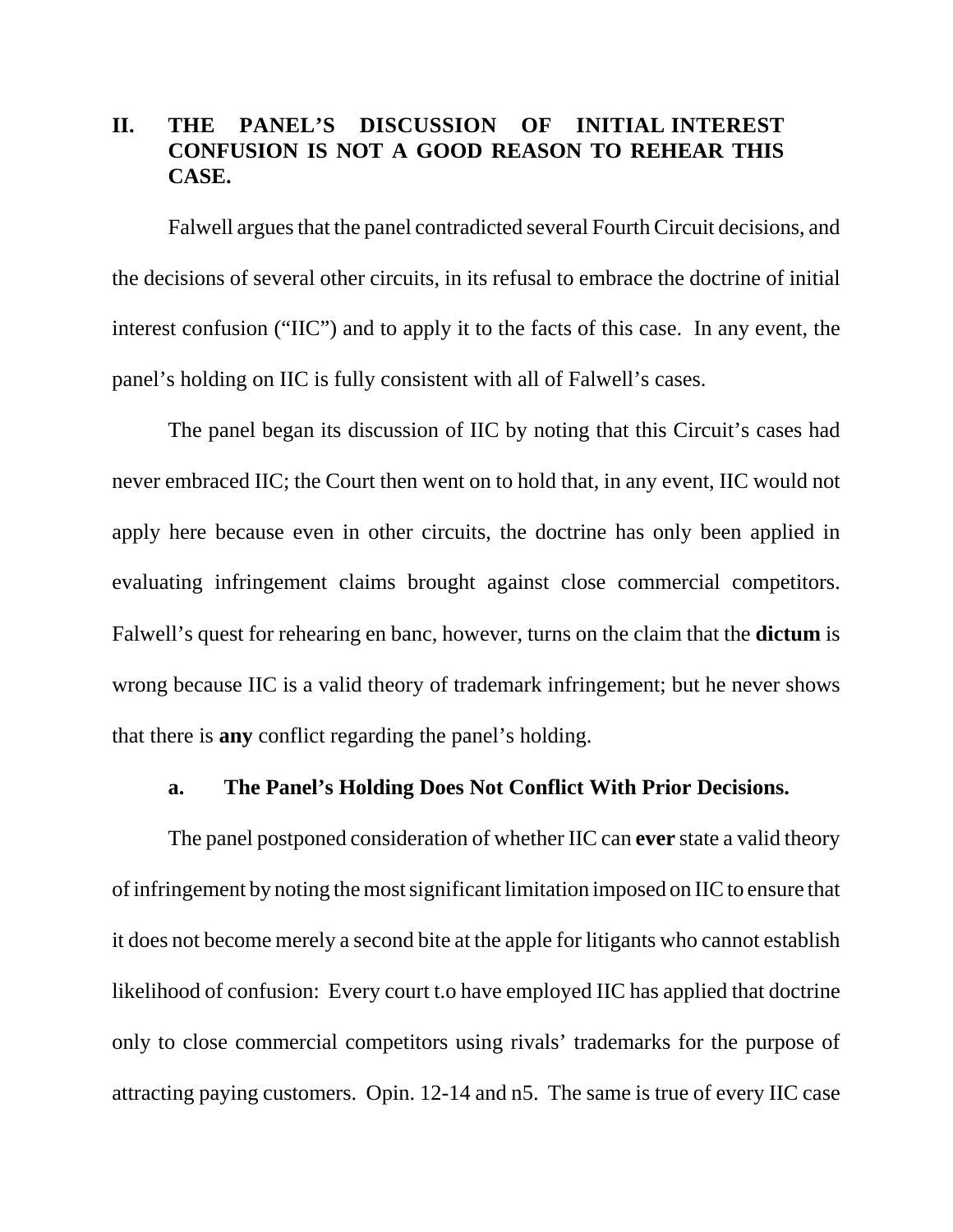cited in the rehearing petition. Yet many of those same courts have rejected trademark claims against Internet "gripe sites" with no commercial nexus.<sup>2</sup> The panel correctly refused to apply the doctrine of IIC to a purely non-commercial "gripe site" whose sole purpose is to put forward criticisms of the trademark holder, and **Falwell has not cited a single appellate decision** that does apply IIC to find a Lanham Act violation in that context. In fact, there are no such decisions.<sup>3</sup>

Falwell also cites *PETA v. Doughney*, 263 F3d 359 (CA4 2001), and *United Seniors Ass'n v. Social Security Admin.*, No. 04-1804 (CA4, Aug. 25, 2005), as supporting its IIC theories, but neither case supports rehearing. Apart from the fact that *PETA* never mentions IIC, it differs from this case in several significant respects. Doughney was a serial cybersquatter who registered numerous trademarks as domain names. He sought to sell the domain name peta.org to PETA by telling the press that if PETA wanted the name it should make him a offer. Moreover, whether to heighten PETA's anxiety about his ownership of the name (thus increasing the "value" of the name in negotiations), or because of a genuine desire to promote commercial transactions in animal products, Doughney erected a web site at peta.org that was replete with links to furriers, butchers, taxidermists and other businesses. Finally,

<sup>2</sup> *Bosley Medical v. Kremer*, 403 F.3d 672 (CA 9 2005); *TMI v. Maxwell*, 368 F3d 433 (CA5 2004); *Taubman v. WebFeats*, 319 F3d 770 (CA6 2003).

<sup>&</sup>lt;sup>3</sup>Even the two district court decisions involving "gripe sites," cited in the Opinion, at 13-14 n6, involved efforts by opponents of the organizations involved to direct Internet users to purchase books, videos, classes, and other items.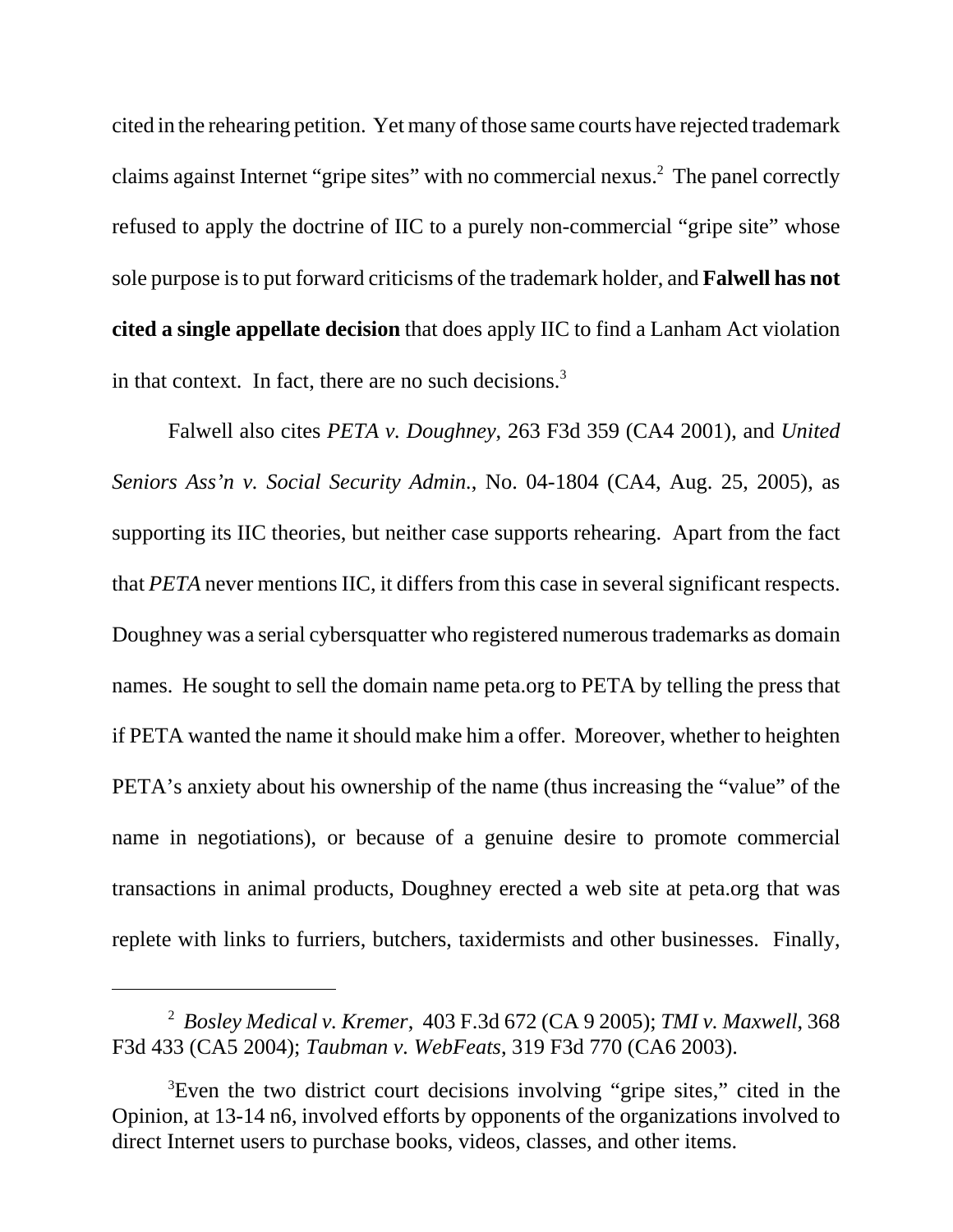Doughney did not defend his choice of domain name by saying that his web site was "about" PETA. Instead, he claimed that he was offering a parody of PETA. The panel in PETA (including Judge Michael, a member of the panel in this case), took Doughney's parody defense at face value but held that the use of the domain name was inconsistent with this argument because the name did not contain a parody.

Falwell argues that, if the panel opinion were correct, Doughney could have defeated the Lanham Act claims simply by arguing that it would be obvious upon arrival at the web site that PETA is not its sponsor; that is, the case was lost only because of bad lawyering. But the case is wholly consistent with the panel's IIC holding because the website could be deemed commercial (and hence subject to IIC analysis) in two respects. First, taking the site at face value, its purpose was to promote commercial dealings in animal products, and second, the "commercial" purpose revealed by the evidence was to extort a payment from PETA. Here, by contrast, it was undisputed that Lamparello had never sold commercial goods on his web site and that his **sole** purpose was to criticize Falwell's views. Moreover, there has never been even the slightest suggestion that Lamparello was trying to extort Falwell to buy his domain name.

In other words, Doughney lost not because his lawyer chose bad arguments but because the record so plainly revealed the disingenuousness of his parody argument and his actual extortionate intent. If, in some future case, a defendant like Doughney tries to "hide behind" the panel's holding, we trust that a realistic assessment of the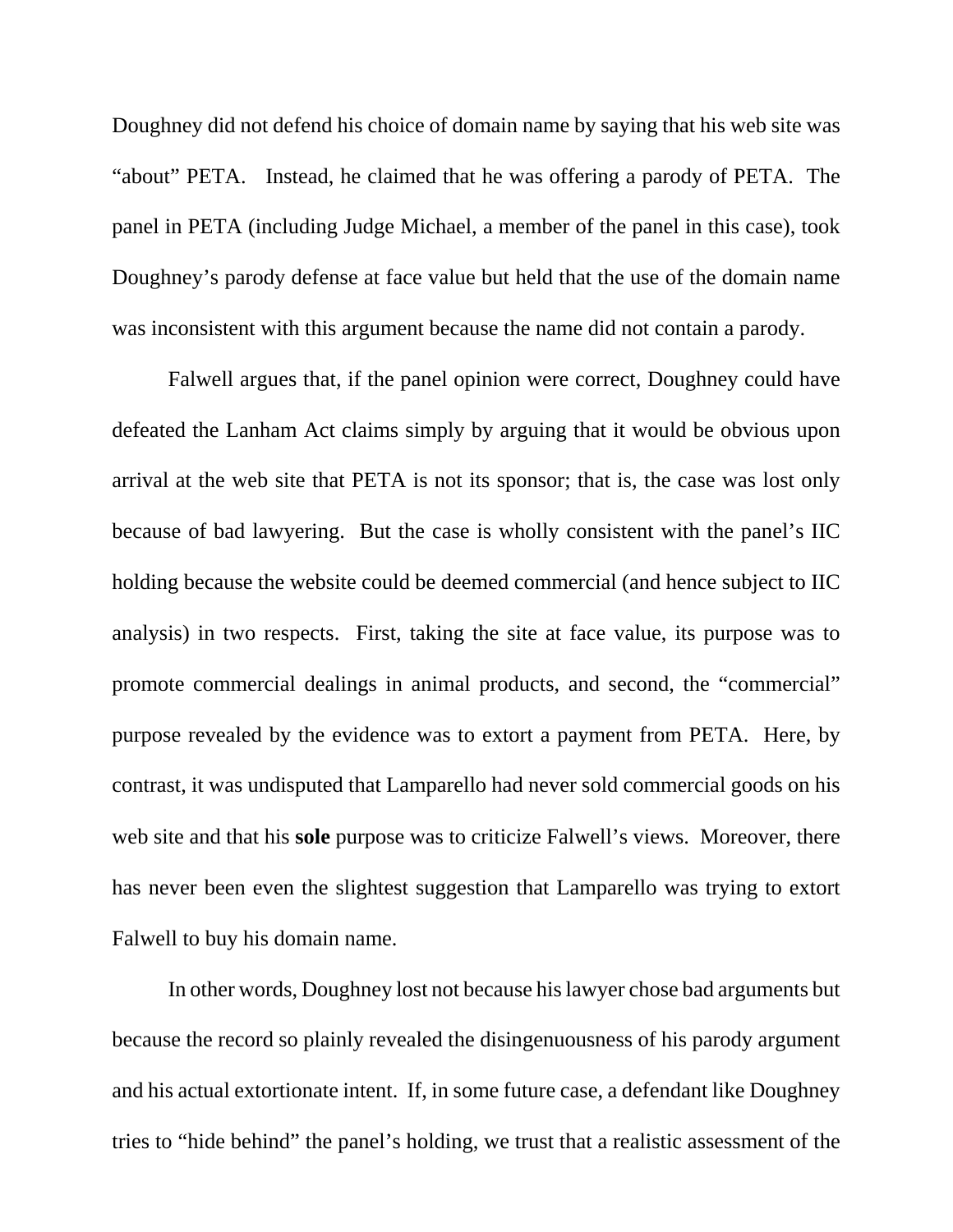evidence will allow the court in that case to look behind the face of defendant's arguments to perceive his actual commercial motive – the court will treat it, as the Panel suggested, as a "faux noncommercial site." Opin. 17 n7.

The panel decision is also consistent with *United Seniors*, for several reasons. First, *United Seniors* did not arise under the Lanham Act. The case involved the deliberate use of deceptive methods, preying on a population that is peculiarly susceptible to confusion, to solicit funds by repeated mailings in envelopes that were designed to look like mailings from the Social Security Administration ("SSA"). Opin. 4-5. SSA sued under section 1140 of the Social Security Act, 42 U.S.C.A. § 1320b-10, which forbids use of 18 words, phrases and acronyms

in connection with any item constituting an advertisement, solicitation, circular, book, pamphlet, or other communication, . . . in a manner which such person knows or should know would convey, or in a manner which reasonably could be interpreted or construed as conveying, the false impression that such item is approved, endorsed, or authorized by the Social Security Administration. . . .

Expert witnesses identified several respects in which the envelopes were deliberately designed to mislead recipients about the source of the mailings and described the likely reactions of the recipients. The court rejected the argument that the statute did not apply to envelopes, but only to the messages contained in the envelopes, because "the plain language of § 1140(a)(1) supports a contrary interpretation." *Id.* at 9.

*United Seniors* thus involved the construction of a completely different statute, which does not require "likelihood" of confusion but merely the reasonable possibility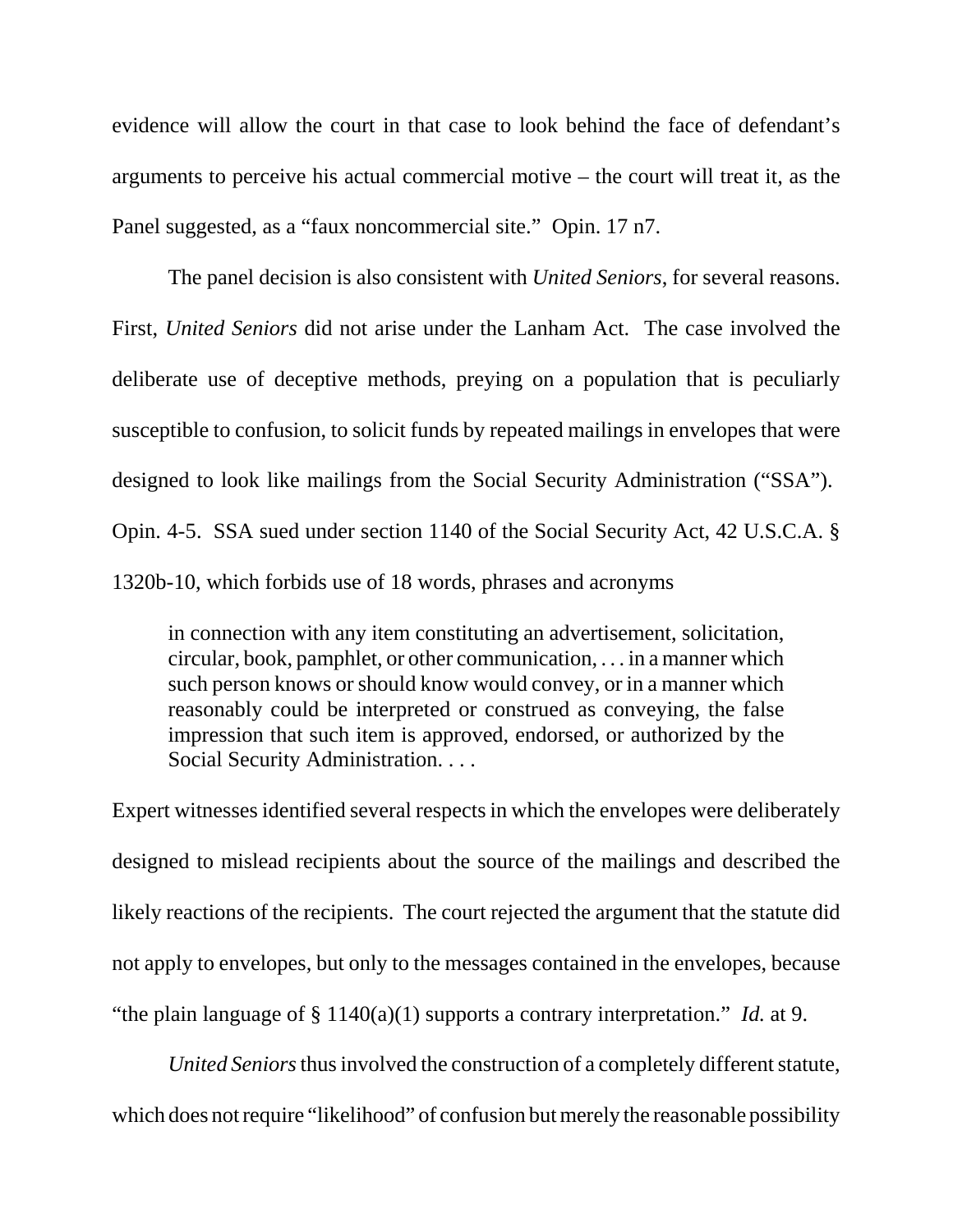of a misimpression ("reasonably could be interpreted,"  $\S$  1140(a)(1)(A)); and the statutory issue was whether the statute applies to envelopes. Here, there is no question that the Lanham Act applies to domain names; the question is whether the truthful use of a domain name to identify the **subject** of a non-commercial web site is infringing. Second, the fact that the misleading information on the envelope was used to solicit money from the target audience makes *United Seniors* entirely consistent with the panel's refusal to apply IIC doctrine to non-commercial gripe sites. Third, the expert testimony in *United Seniors* showed the manner in which that defendant's use of the words was deliberately targeted and could confuse a particularly vulnerable segment of the population, which the statute was specifically intended to protect. Here, by contrast, the expert testimony showed how little impact the claimed confusing use would have on actual Internet users, and Falwell's stipulation of "no measurable impact," JA190 (Addendum C), makes this case starkly different from *United Seniors*.

# **B. The Panel Wisely Withheld Judgment on Whether Initial Interest Confusion Can Ever Support for an Infringement Finding.**

Even if the Court were prepared to grant rehearing *en banc* to decide whether the Panel's dictum about IIC was well considered, the Panel's analysis was entirely proper. In the Internet context, some courts say that IIC occurs when a consumer looking for a trademark holder is drawn by use of the mark in a domain name, meta tags, or keyword advertising, to a website that is **not***,* once viewed, confusing about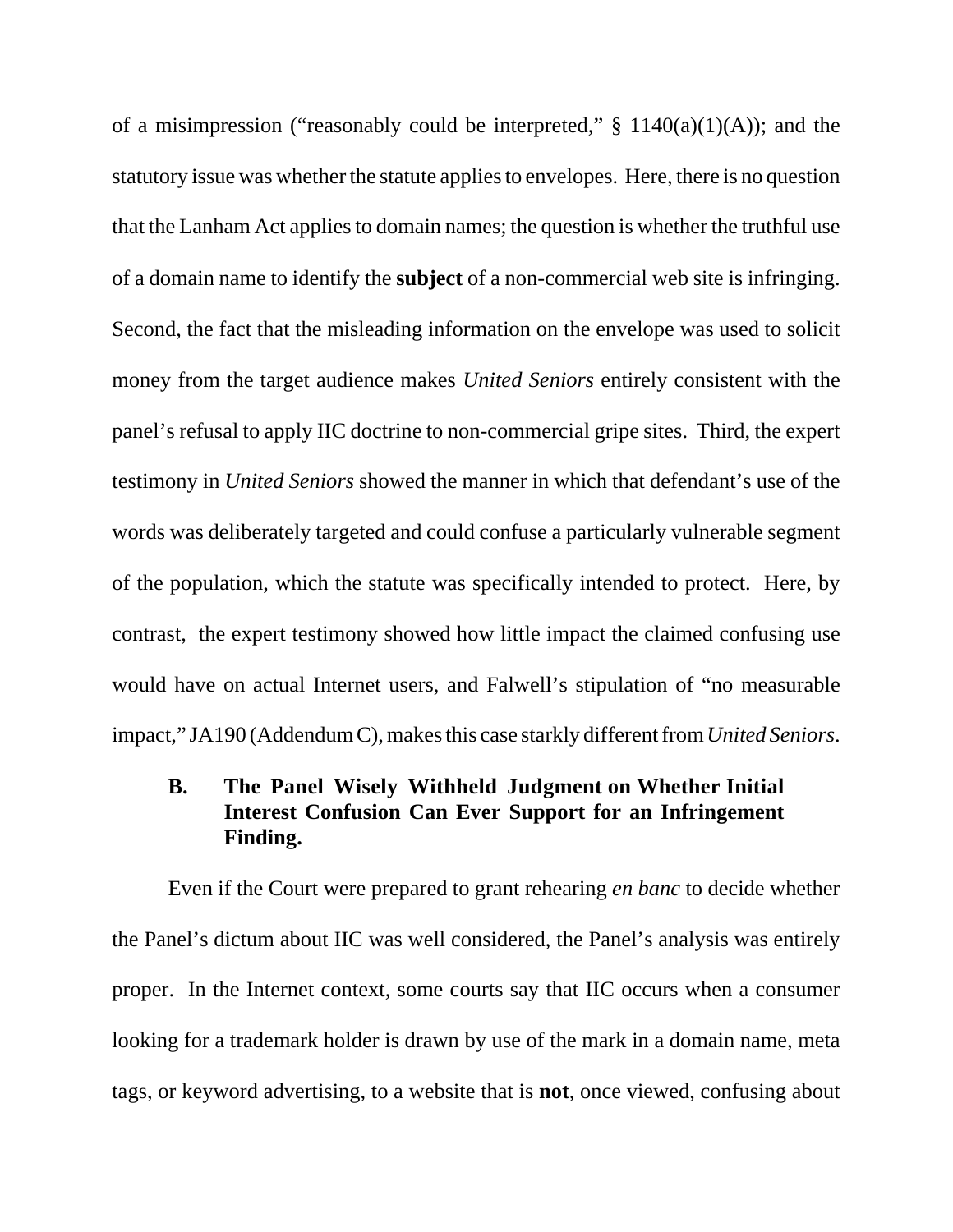source. Nonetheless, the consumer may decide that he is interested in the goods or services marketed there, and thus stay and look further **despite** the lack of confusion. *Brookfield Communications v. West Coast Entertainment*, 174 F3d 1036, 1062 (CA9 1999). The hypothetical user decides not to continue to look for the markholder, not because of any illusions about who sponsors the website he or she is viewing, but because the website provides other attractive inducements. For example, the consumer may perceive that the current website offers good comparative information, or cheaper prices for functionally equivalent goods, or higher quality goods.

Although the concerns that produced the theory are understandable, and although one can find reference to IIC in a few pre-Internet cases where it appeared that a commercial concern was deliberately using an imitation of a rival's trademark to steal customers, the theory of IIC also contradicts one of the fundamental tenets of trademark law – that trademark law does not cater to the careless or inattentive by avoiding merely temporary or possible confusion. 4 Indeed, trademark law recognizes that it is impossible to eliminate all possibility of confusion. *August Storck K.G. v. Nabisco*, 59 F3d 616, 618-619 (CA7 1995). Some confusion must be tolerated when

<sup>4</sup> *Therma-Scan v. Thermoscan,* 295 F.3d 623, 636 (CA6 2002); *Duluth News-Tribune v. Mesabi Pub. Co.,* 84 F.3d 1093, 1098-1099 (CA8 1996); *Woodsmith Pub. Co. v. Meredith Corp.*, 904 F.2d 1244, 1246 n3 (CA8 1990); *Scandia Down Corp. v. Euroquilt,* 772 F.2d 1423, 1429 n1(CA7 1985); *Astra Pharmaceutical Products v. Beckman Instruments,* 718 F.2d 1201, 1207 (CA1 1983).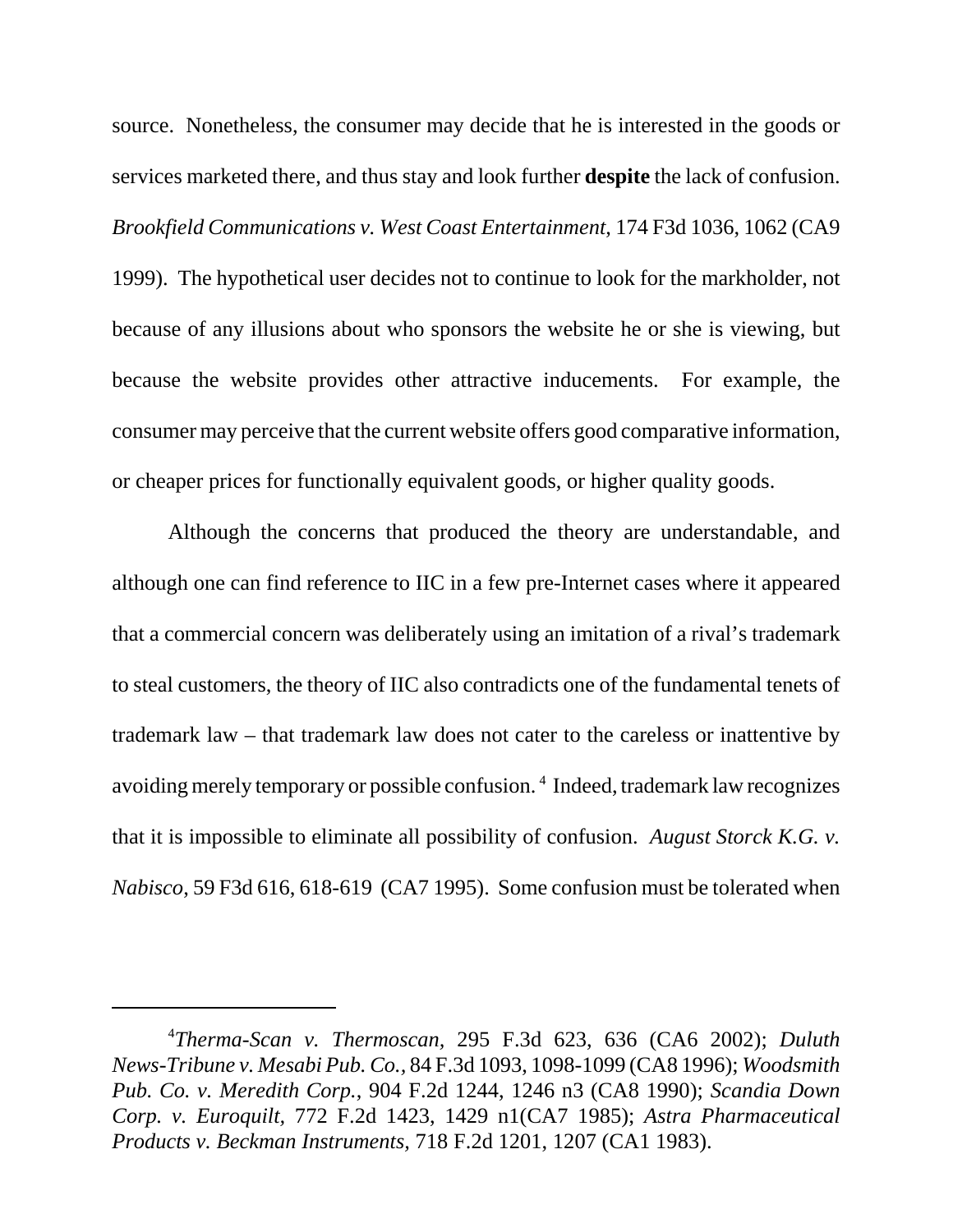required to serve other values.*<sup>5</sup>*

However, discussion of the IIC theory became more frequent in early Internet cases because of judges feared that Internet users were fickle or foolish and would not persist in seeking web sites if the first one they found was not what they were originally seeking, and also because few search mechanisms existed to help Internet users locate web sites by any means other than domain name "guessing" – i.e., typing the URL into the browser. *E.g.*, *Panavison v. Toeppen*, 141 F3d 1316, 1327 (CA9 1998); *Jews for Jesus v. Brodsky*, 993 FSupp 282, 303, 307 (DNJ 1998). Because of enormous improvements in search engine technology, coupled with Internet users' increasing use of search engines to find web sites, and because judicial understandings of user sophistication have also evolved, judges have largely abandoned the assumptions that they made several years ago. The very same courts that pioneered the application of IIC to the Internet are much more cautious in applying it. *Interstellar Starship Serv. v. Epix*, 304 F3d 936, 942 (CA9 2002); *Entrepreneur Media v. Smith*, 279 F3d 1135, 1147 (CA9 2002). *See also* Expert Report of Milton Mueller, JA 81-91.

Like the First Circuit, this Court has never embraced (or rejected) IIC as a form of confusion whose "likelihood" is alone a basis for infringement liability. *See*

<sup>5</sup> *August Storck, supra* (promotion of comparative advertising); *Thifty Rent-a-Car v. Thrift Cars*, 831 F2d 1177, 1184 (CA1 1987) (allowing pre-existing business to continue). *Accord KP Permanent Make-Up v. Lasting Impression I*, 125 SCt 542, 550-551 (2004) (fair use).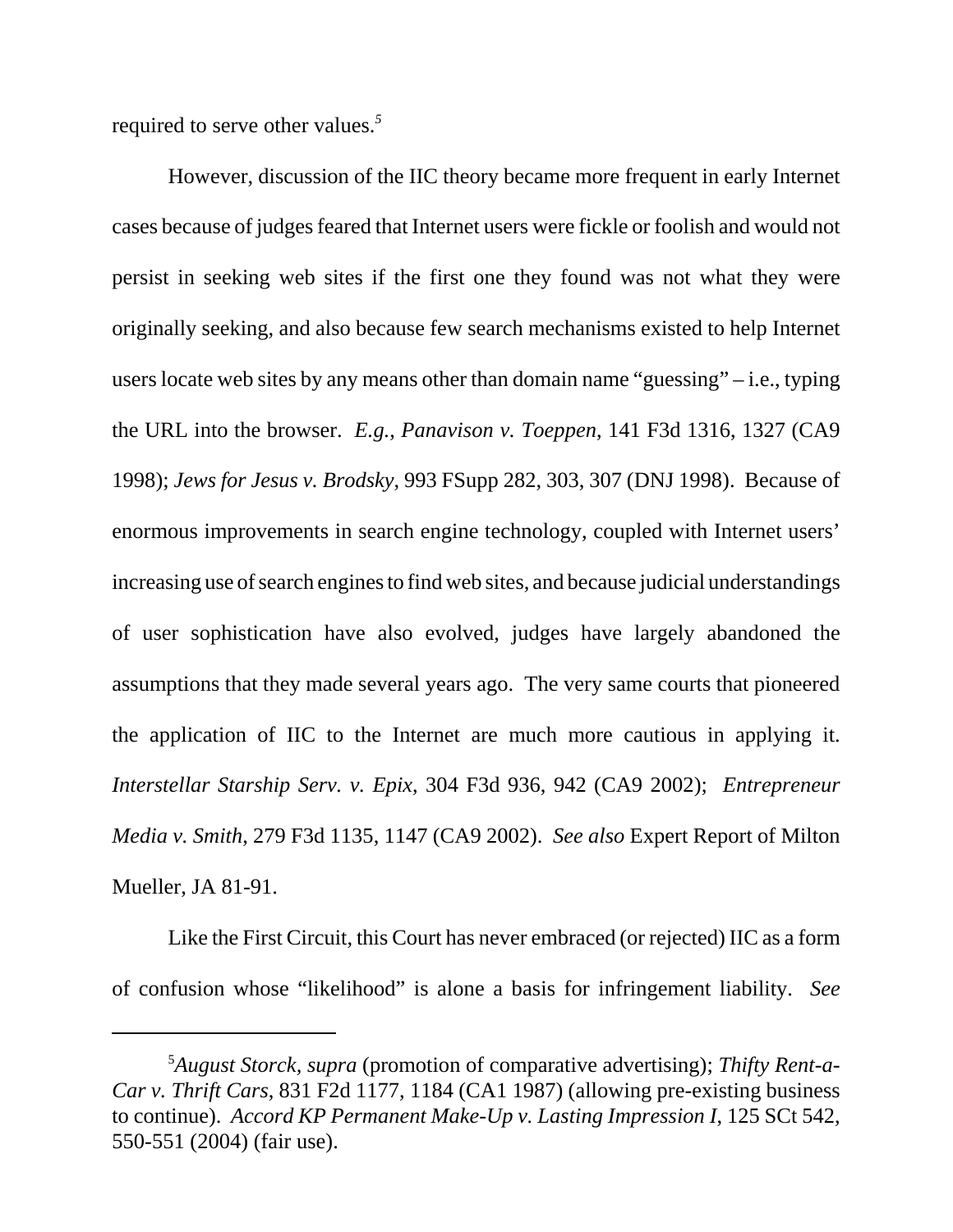*Hasbro v. Clue Computing,* 232 F3d 1, 2 (CA1 2000) (praising district court for not needlessly "entering the 'initial interest confusion' thicket"). To be sure, in assessing the existence of actual consumer confusion in one case, the Court considered among other things the fact that customers entered defendant's restaurant because they thought it was the plaintiff's, but then left in anger when plaintiff's coupons were not honored. *See Lone Star Steakhouse v. Alpha of Virginia*, 43 F3d 922, 927 (CA4 1995). But the Court did not decide that a mere likelihood of IIC was actionable. Moreover, the record in this case made it a poor candidate for plenary consideration of when IIC can ever show Lanham Act infringement because there was no evidence of actual IIC. Indeed, there was no evidence or even a suggestion that Falwell was losing visitors to his web site because of Lamparello's anti-Falwell web site. *See* JA 190 (stipulation that "Lamparello's domain name and web site . . . had **no measurable impact on the quantity of visits to defendants' web site"**). Moreover, because Lamparello's sole purpose in creating his web site was to put forward non-commercial criticisms of Falwell's ideas (not the side-business activities that justify the acquisition of trademark rights), application of IIC to hold Lamparello liable because of the mere "likelihood" that members of the public might experience **ephemeral** confusion about the location of Falwell's own web site posed significant First Amendment concerns about injunctions against non-commercial speech.<sup>6</sup>

<sup>6</sup> Falwell claims that because, during the first three weeks of May 2004, some 231visitors used Lamparello's hyperlink to www.falwell.com to go to Falwell's own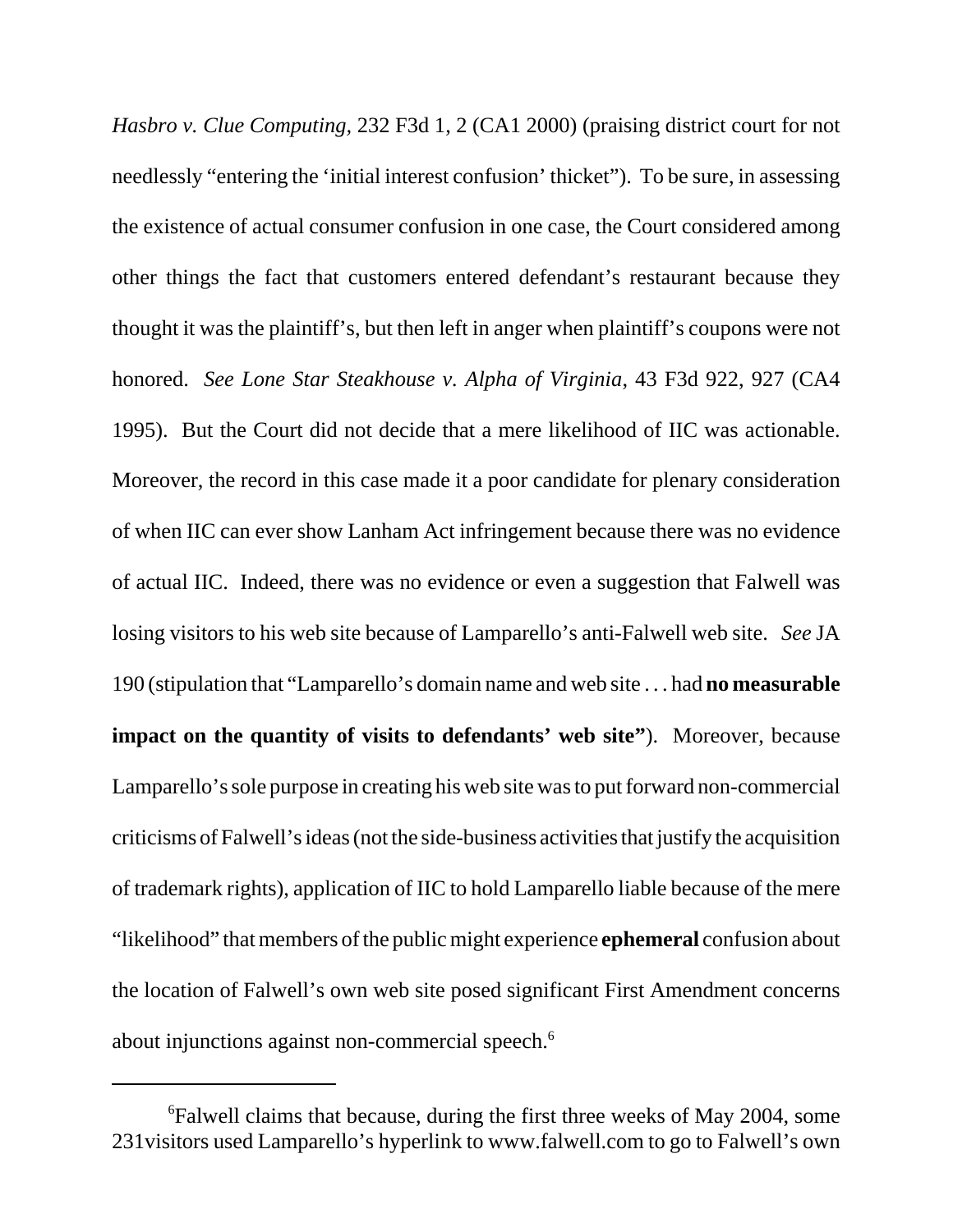Consistent with this Court's longstanding reluctance to adopt trendy but expansive new theories of federal statutory liability, the panel properly withheld judgment on whether IIC can ever form a basis for infringement claims. Likewise, the en banc Court should wait for a case in which the issue is properly and necessarily presented on a full record.7

# **III. THE PANEL'S APPLICATION OF THE CYBERSQUATTING LAW WAS PROPER AND DOES NOT CONFLICT WITH ANY APPELLATE DECISIONS IN THIS CIRCUIT OR ELSEWHERE.**

Falwell complains about the panel's application of the cybersquatting law ("ACPA"), but he does not cite a single ACPA decision as conflicting with the panel's holding. Indeed, the "statement of counsel" required by Rule  $35(b)(1)$  does not mention the ACPA, and Falwell did not discuss the ACPA in his merits brief. (He invoked the ACPA only in his reply in support of his cross-appeal faulting the district judge for refusing to award him \$1,000,000 in statutory damages.) Falwell does not confront the panel's central holding regarding the ACPA – that rather than applying

web site, there must have been appreciable actual IIC. Pet 7 n9. Because it was stipulated that Lamparello received about 200 visits per **day**, Opin. 4, it was only a minute fraction of all persons visiting Lamparello's web site who proceeded directly to Falwell's. Moreover, there was no indication whether the users of Lamparello's hyperlink did so because they reached Lamparello's site by mistake, or because, having considered Lamparello's arguments, they wanted to see Falwell's side.

<sup>&</sup>lt;sup>7</sup>Similarly, the Court should reject Falwell's attempted bait and switch: his promise that if the Court grants rehearing en banc, he will make several arguments about the panel's "error" that he could not fit into his 21-page Petition. Pet. 4.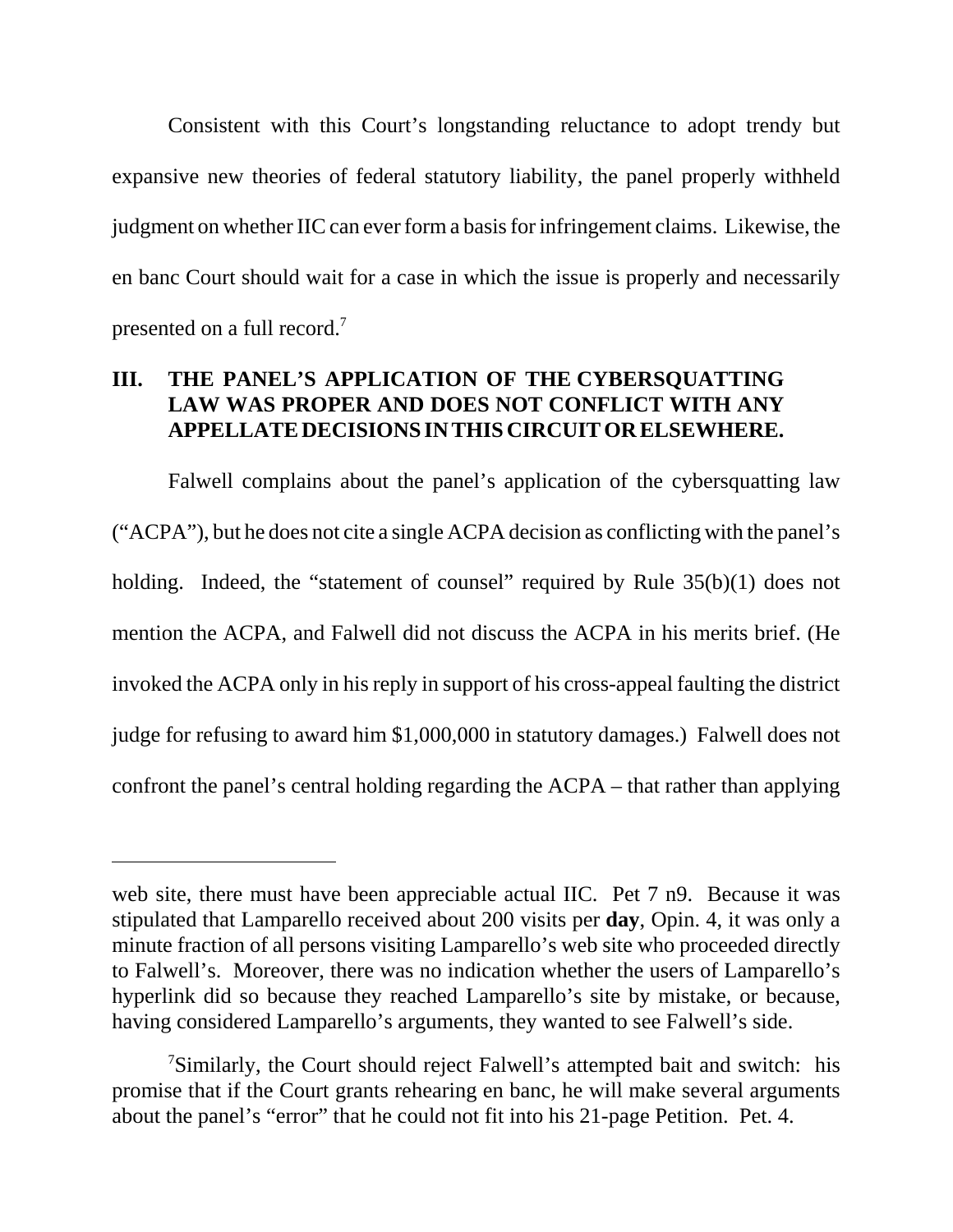the ACPA factors in some wooden recitation, a court should weigh them together to decide whether the defendant has engaged in the sort of conduct at which the ACPA was aimed – the registration of domain names embodying trademarks for the purpose of extorting a payment by the markholder, or to derive advertising revenue from the diversion of Internet traffic. Opin. 15, 17, 18-20. That holding follows *Virtual Works v. Volkswagen of America*, 238 F3d 264, 267 (CA4 2001): "Cybersquatting is the practice of registering well-known brand names as Internet domain names in order to force the rightful owners of the marks to pay for the right to engage in electronic commerce under their own brand name."

Where, by contrast, the only purpose of the domain name is to identify a web site that criticizes the trademark holder, the **uniform position** of the appellate courts addressing the issue is that the ACPA inapplicable. Opin. 18-20 (discussing cases). Here, Falwell's discussion of the ACPA is precisely the sort of wooden recitation of factors against which the cases warn. Indeed, Falwell offers no explanation of how he thinks the panel's evaluation of the factors was erroneous. And, although he declares that he should prevail on every factor, he never contends that Lamparello registered the domain name or created the web site to make money or for any purpose other than making his non-commercial criticisms. Indeed, that non-commercial **purpose** was undisputed below, and recognized even by the district court.

Wholly apart from this fundamental flaw in his argument, Falwell's discussion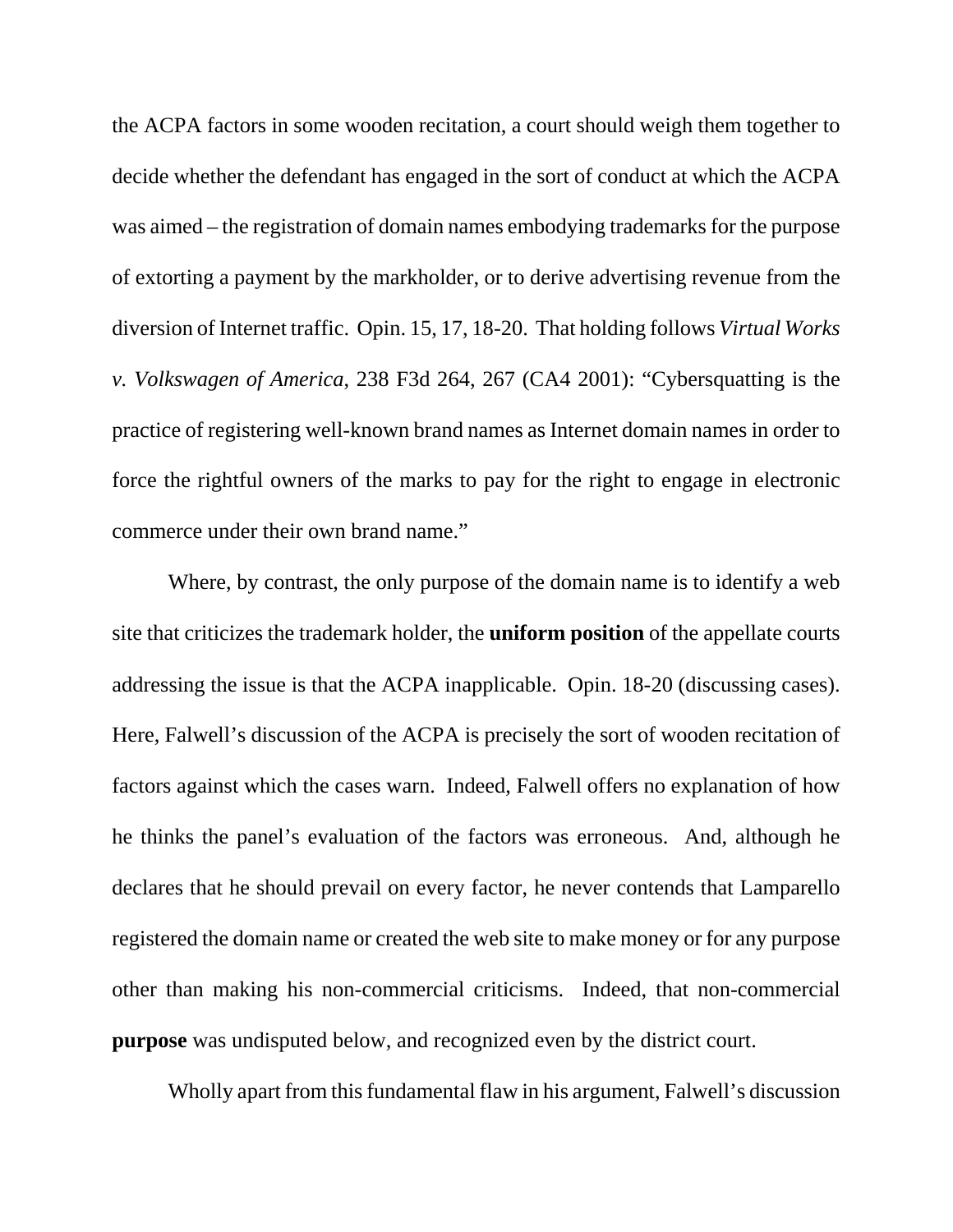of the ACPA is larded with conclusory, contradictory and irrelevant assertions. For example, reversing his position at oral argument, he faults the panel for supposedly ignoring the rule that a summary judgment ruling is reviewed de novo, and refusing to view the evidence in the light most favorable to the non-moving party, Pet. 17-18, but then cites no examples of this refusal.<sup>8</sup> Indeed, most of the relevant facts were stipulated below, and the rest were undisputed. It was only the legal conclusions to be drawn based on the undisputed facts that remained to be decided. Then, he argues that the district court "found" certain facts, and that the panel decision under the Uniform Dispute Resolution Procedure made "findings [that] are entitled to weight," Pet. 19 & nn11, 20, but this Court has held that UDRP rulings have no weight in a subsequent lawsuit. *Barcelona.com, Inc. v. Excelentisimo Ayuntaamiento de Barcelona*, 330 F.3d 617, 626 (CA4 2003). Instead of showing why the panel was wrong regarding the factors, Falwell shifts the discussion to the Lanham Act, quoting a Second Circuit decision (which, considering the "intent" factor regarding likelihood of confusion, stated that knowledge of the senior user's mark "may signal bad faith") for the proposition that use of a trademark in a domain name "is bad faith as a matter of law." Pet. 20. But if this analysis applied to the ACPA, the requirement of bad faith intent to profit would simply duplicate the **independent** ACPA requirement that the domain name be identical or confusingly similar to the trademark. This final

<sup>&</sup>lt;sup>8</sup> At oral argument, Falwell's counsel insisted that the "light most favorable" principle does not apply on appeal. Oral Argument CD 34:40 to 37:20.